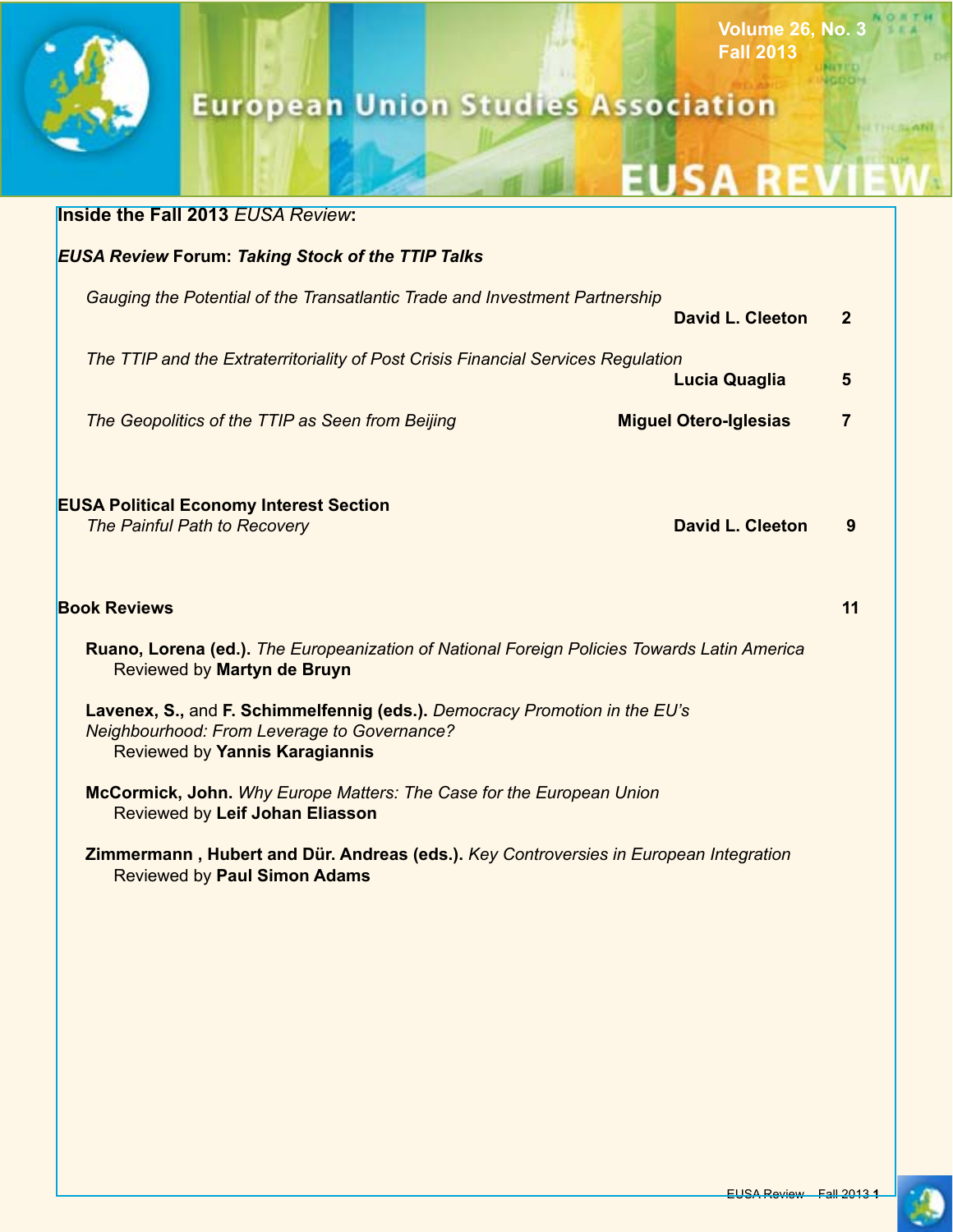

#### **Taking Stock of the TTIP Talks**

The Transatlantic Trade and Investment Partnership (TTIP) is a trade agreement that is being negotiated between the European Union (EU) and the United States (US). The goal of the TTIP is to remove trade barriers in a variety of economic sectors, including technical regulations, standards and commercial approval procedures. The TTIP negotiations also aim to open markets for services, investment, and public procurement. Both the EU and the US have optimistically touted that the successful conclusion of the TTIP will promote significant economic growth and create thousands of jobs on both sides of the Atlantic. The formal negotiations on the TTIP began in July 2013, but the second round of talks were initially cancelled in October due to the temporary shut-down of the US federal government.

Although the TTIP negotiations have only just begun, three members of the EUSA interest section on Political Economy have taken up the challenge of examining a few important dimensions of the ongoing talks. David Cleeton, a co-chair of the section, presents an overview of the existing transatlantic trade and investment relations and examines the potential effect of the TTIP. In her contribution to this forum, Lucia Quaglia looks specifically at why new regulations on financial services were left out of the TTIP negotiations and how this will cause extraterritorial issues in this policy domain to endure. Finally, the other co-chair of the Political Economy section, Miguel Otero Iglesias, considers the TTIP from the perspective of China, particularly its view that the TTIP is an attempt by the United States to thwart improved relations between Brussels and Beijing.

.

### **John D. Occhipinti**  EUSA Review Editor

#### **Gauging the Potential of the Transatlantic Trade and Investment Partnership** *David L. Cleeton*

In 2012, EU-US trade and investment flows continued to rebound and significantly outstrip domestic growth. With over \$1 trillion of trade in goods and services, the transatlantic trade partnership remains the strongest bilateral link in the global economy. The ratio between trade in goods and services stands at about 2-to-1. Table 1 shows the rebound since 2010 from the depths of the financial crisis induced downturn in the global economy with trade flows in 2012 standing around ten percent higher than in 2008. Table 2 shows the comparative position, in 2012, of the EU and US in the larger trade relations conducted by each. More than 17 percent of all EU exports are destined for the United while EU imports from the US are 11.5 percent of total EU imports. This combination makes the United States the most important trade partner for the European Union, associated with 14.3 percent of all the EU's trade flows. The EU is the second leading source of US imports, standing at 15.8 percent of all imports and the second largest buyer of US exports with 16.5 percent. These figures make the European Union the prime trade partner of the United States, comprising 16.1 percent of its total trade.

As foreign direct investment (FDI) outflows from the EU to the US have slowed significantly in the post-crisis period, the cumulative stock of FDI remains high with 61.8 percent of the total EU FDI stock, or a level of \$1.57 trillion, invested in the US at the end of 2011. The level of US FDI located in the EU at the end of 2011 stood at 50.4 percent of the total, or at a level of \$2.10 trillion. These high degrees of investment in each other's economies demonstrate the symbiotic long-run relationship which exists within the transatlantic business community (See Table 3). The level of investment reflects the depth of the global nexus of production, distribution, and supplychain management centered in the EU-US trade and investment infrastructure.

While the EU continues to struggle to build a growthoriented macroeconomic policy mix and the US confronts a sustained period of slow growth in the face of significant deficit spending and expansionary monetary policy, the steady expansion of trade and investment flows offers a potential for interactive growth without direct governmental fiscal or monetary policy expansion. A significant new trade and investment agreement has the potential to add significant expansionary growth in an era of extremely low growth. The negotiations for TTIP have been launched.

These talks follow on efforts completed last year by trade envoys under the EU-US High Level Working Group (HLWG) on Jobs and Growth. The strategy is to significantly expand the domain of bargaining over trade in goods and services into related realms of investment protocols and regulatory regimes. As the scope of negotiations grows significantly there should be improved opportunities to balance and trade off concessions across various elements of the broad agenda.

The seven comprehensive areas outlined by the HLWG focus on the following:

- Reducing or eliminating tariffs with provisions for sensitive sectors
- Regulatory issues and non-tariff barriers (e.g.,

#### **Table 1. EU-US Goods Trade Flows**

# **EuropeanUnion Trade with UnitedStates**

| Period | <b>Imports</b> | <b>Variation</b><br>$(%$ (%, y-o-y) | Shareoftotal<br>EUImports(%) | <b>Exports</b> | <b>Variation</b><br>$(\%, y-o-y)$ | <b>Shareoftotal</b><br><b>EUExports(%)</b> | <b>Balance</b> | Trade   |
|--------|----------------|-------------------------------------|------------------------------|----------------|-----------------------------------|--------------------------------------------|----------------|---------|
| 2008   | 182,351        | 3.0                                 | 11.5                         | 247,818        | $-4.5$                            | 18.8                                       | 65,467         | 430,168 |
| 2009   | 154,858        | $-15.1$                             | 12.5                         | 203,589        | $-17.8$                           | 18.5                                       | 48,731         | 358,446 |
| 2010   | 173,067        | 11.8                                | 11.3                         | 242,451        | 19.1                              | 17.8                                       | 69,385         | 415,518 |
| 2011   | 191,515        | 10.7                                | 11.1                         | 263,791        | 8.8                               | 16.9                                       | 72,276         | 455,306 |
| 2012   | 205,778        | 7.4                                 | 11.5                         | 291,880        | 10.6                              | 17.3                                       | 86,102         | 497,658 |

#### **Source: EUROSTAT**

**Table 2.** 

**EU Trade with Main Partners (2012)**

|                   |               | <b>The Major Imports Partners</b> |        |                   |               | <b>The Major Exports Partners</b> |        | <b>The Major Trade Partners</b> |           |          |        |
|-------------------|---------------|-----------------------------------|--------|-------------------|---------------|-----------------------------------|--------|---------------------------------|-----------|----------|--------|
| <b>Rk</b>         | Partner       | Mio euro                          | %      | Rk                | Partner       | Mio euro                          | %      | <b>Rk</b>                       | Partner   | Mio euro | %      |
| <b>Extra EU27</b> | 1,791,727     |                                   | 100.0% | <b>Extra EU27</b> | 1.686.774     |                                   | 100.0% | <b>Extra EU27</b>               | 3.478.501 |          | 100.0% |
|                   | China         | 289,915                           | 16.2%  |                   | US            | 291.880                           | 17.3%  |                                 | US        | 497.658  | 14.3%  |
|                   | <b>Russia</b> | 213,212                           | 11.9%  | 2                 | China         | 143,874                           | 8.5%   |                                 | China     | 433,789  | 12.5%  |
|                   | <b>US</b>     | 205,778                           | 11.5%  |                   | <b>CH</b>     | 133,341                           | 7.9%   |                                 | Russia    | 336,474  | 9.7%   |
| 4                 | <b>CH</b>     | 104,544                           | 5.8%   | 4                 | <b>Russia</b> | 123,262                           | 7.3%   | 4                               | <b>CH</b> | 237,885  | 6.8%   |
|                   | Norway        | 100,437                           | 5.6%   | 5.                | <b>Turkey</b> | 75.172                            | 4.5%   | 5                               | Norway    | 150,258  | 4.3%   |
|                   |               |                                   |        |                   |               |                                   |        |                                 |           |          |        |

**US Trade with Main Partners (2012)**

| The Major Imports Partners |                      |          |             |                         | <b>The Major Export Partners</b> |          |             |                  | <b>The Major Trade Partners</b> |          |             |  |
|----------------------------|----------------------|----------|-------------|-------------------------|----------------------------------|----------|-------------|------------------|---------------------------------|----------|-------------|--|
| <b>Rk</b><br>World (all    | Partner<br>1,916,210 | Mio euro | %<br>100.0% | <b>Rk</b><br>World (all | <b>Partners</b><br>1,252,984     | Mio euro | %<br>100.0% | Rk<br>World (all | <b>Partner</b><br>3,169,195     | Mio euro | %<br>100.0% |  |
| countries)                 |                      |          |             | countries)              |                                  |          |             | countries)       |                                 |          |             |  |
|                            | China                | 346,358  | 18.1%       |                         | Canada                           | 227,067  | 18.1%       |                  | <b>EU27</b>                     | 510.196  | 16.1%       |  |
|                            | <b>EU27</b>          | 303,078  | 15.8%       |                         | <b>EU27</b>                      | 207.118  | 16.5%       |                  | Canada                          | 482,809  | 15.2%       |  |
| 3                          | Canada               | 255,742  | 13.3%       | 3                       | Mexico                           | 168,404  | 13.4%       | 3                | China                           | 432,357  | 13.6%       |  |
| $\overline{\mathbf{4}}$    | Mexico               | 217,959  | 11.4%       | 4                       | China                            | 85,999   | 6.9%        | 4                | Mexico                          | 386,362  | 12.2%       |  |
| 5                          | Japan                | 117,055  | 6.1%        | 5                       | Japan                            | 54,523   | 4.4%        | 5                | Japan                           | 171,577  | 5.4%        |  |

**Source: EUROSTAT (Comext, Statistical regime 4)**

### **Table 3.Extra EU Partners for FDI Positions, end-of-year in** € **million)**

|                      |         |         | Outward    |                                    | Inward  |            |         |                                    |  |
|----------------------|---------|---------|------------|------------------------------------|---------|------------|---------|------------------------------------|--|
|                      | 2009    | 2010    | 2011       | Growth<br>rate<br>2009-2011<br>(%) | 2009    | 2010       | 2011    | Growth<br>rate<br>2009-2011<br>(%) |  |
| Extra EU-27          | 3751.0  | 4 247.0 | 983.5<br>и | 32.9                               | 2 783.3 | 142.8<br>3 | 3 806.8 | 36.8                               |  |
| <b>United States</b> | 1 204.7 | 275.2   | 1421.3     | 18.0                               | 1089.7  | 240.0      | 344.3   | 23.4                               |  |
| Switzerland          | 518.5   | 561.5   | 616.4      | 18.9                               | 340.0   | 395.9      | 467.3   | 37.4                               |  |
| <b>Brazil</b>        | 139.7   | 200.2   | 236.9      | 71.0                               | 63.9    | 65.2       | 77.8    | 21.9                               |  |
| Canada               | 166.2   | 196.9   | 221.6      | 33.4                               | 125.0   | 1440       | 137.6   | 100                                |  |
| Russia               | 99.1    | 130.6   | 166.8      | 68.4                               | 46.9    | 50.6       | 53.1    | 13.4                               |  |
| Australia            | 81.2    | 118.9   | 124.9      | 53.8                               | 30.2    | 29.5       | 34.3    | 13.5                               |  |
| <b>Hong Kong</b>     | 90.2    | 110.9   | 124.0      | 37.4                               | 27.5    | 41.5       | 63.9    | 132.0                              |  |
| Singapore            | 95.6    | 110.1   | 122.8      | 20.4                               | 50.1    | 60.3       | 67.3    | 34.4                               |  |
| China                | 63.9    | 799     | 101.5      | 58.9                               | 5.9     | 6.4        | 150     | 155.4                              |  |
| Japan                | 81.8    | 88.3    | 85.8       | 4.9                                | 126.8   | 132 2      | 144.2   | 13.7                               |  |

Source: Eurostat (online data code: bop fdi main)

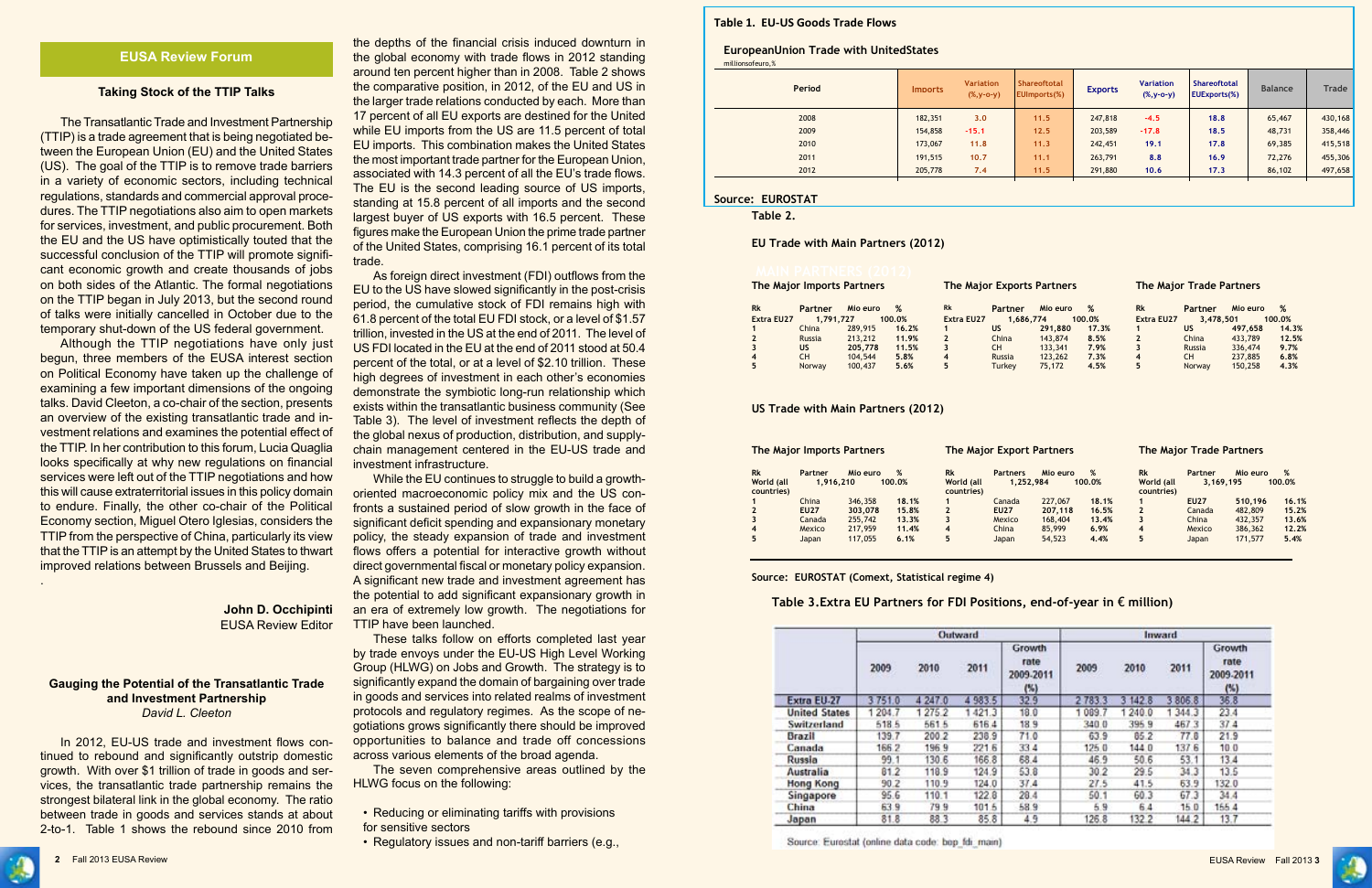

sanitary and phytosanitaryissues) (See Cadot and Malouche 2012)

- Services
- Investment
- Government procurement
- Intellectual property rights
- Rule-making for the 21st century, e.g., trade fa cilitation, competition policy
- Labor and environmental issues

The first two items focus on the trade in goods and will explore innovated solutions to market access reforms including potential breakthroughs in the mutual setting or recognition of product standards. These have been some of the most controversial area of trade policy in the recent past, particularly in the area of food safety, live-animal imports, GMOs, and biofuels. Tables 4 and 5 show the importance of these and closely related concerns by listing the top-10 industrial categories for EU imports and exports of goods. For example, in the sensitive area of agriculture, the TTIP negotiations will combine efforts toward reducing tariffs with reconciling non-tariff measures to broadly improve market access. In doing so, difficult issues regarding existing agricultural subsidies and border practices will arise.

for the US. These figures translate to  $\epsilon$ 545 in disposal income for a family of 4 in the EU and a per-family figure of €655 in the US. Beyond the partnership a sim magnitude,  $€100$  billion per year, would accrue to rest of the world as the liberalizing effects and cost ings potential from EU-US trade and investment through the global goods and services business net and supply-chain system.

In service trade and investment, market access restrictions remain widespread and regulatory policies in key sectors including insurance, telecommunications, and financial services remain problematic in producing a comprehensive solution to bolster trade and investment flows. Likewise, intellectual property rights regimes and public procurement policies are complex and contradictory and present major obstacles to growth of trade and investment in these critical global growth sectors. The Peterson Institute for International Economics has prepared an excellent policy brief which gives a comprehensive overview of all seven of the TTIP agenda areas and offers insights into possible negotiated settlements of the primary issues via reference to how the recently concluded US and EU free trade agreements with Japan and South Korea have approached similar issues and controversies (Schott and Cimino 2013).

The study's estimated effects on trade are imp sive. EU exports to the US are predicted to increase nearly 30 percent generating additional demand of magnitude of  $€187$  billion. In comparison to the to exports from the EU would grow by 6 percent and the US by 8 percent. A decomposition of the source the gains produces an estimated 80 percent of growth. to be associated with lowering non-tariff barriers which produce cost savings from fewer regulations and liberalization of trade in services and government procurement.

The study further demonstrates that both EU US labor markets are not expected to be adversel pacted. Overall wage levels and additional position both high and low skilled workers would be realized labor displacement falling within common labor ma adaptations and regular bounds from adjustment economic trends.

EU and transatlantic scholars should continue pay close attention to the evolving TTIP negotiation The successful conclusion of these landmark negotiations portends significant implications for the bon and growth of the EU-US economic partnership the direction of future multilateral trade and investrent agreements. With the cooling of emerging economies around the globe and a slowdown of the Asian economy the strengthening of the transatlantic relationship of important additional opportunities to maintain and the economic capacities and leadership role of the de linked EU-US economies.

In evaluating the potential benefits from the successful conclusion of the TTIP bargaining, the European Commission contracted with the Centre for Economic Policy Research to conduct a comprehensive modeling exercise (European Commission 2013). A summary of the findings are that an inclusive and wide-ranging TTIP agreement could benefit the EU to the magnitude of approximately €120 billion a year and €95 billion a year

> Cadot, O. and M. Malouche (editors) (2012), Non-Tariff Measures – A Fresh Look at Trade Policy's New Frontier, Centre for Economic Policy Research and The World Bank, 2012. European Commission (2013) Transatlantic Barriers to Trade and Investment: An Economic Assessment, (Joseph Francois, project leader), Centre for Economic Policy Research, March 2013. Schott, J. and C. Cimino (2013) Crafting a Transatlantic Trade and Investment Partnership: What Can be Done, Peterson Institute for International Economics, Policy Brief, No. PB13-8, March.



**The TTIP and the Extraterritoriality of Post Crisis Financial Services regulation**

| milar  | Lucia Quaglia                                                    |
|--------|------------------------------------------------------------------|
| o the  |                                                                  |
| sav-   | (This contribution draws on 'The politics of extraterritorial-   |
| feed   | ity in post-crisis financial services regulation in the European |
| work   | Union'; presented at the Conference on 'Power, Finance           |
|        | and the Crisis' in Berlin, 12-13 September 2013. I wish to       |
| pres-  | acknowledge financial support from the British Academy and       |
| se by  | Leverhulme Trust (SG 120191.)                                    |
| of the |                                                                  |
| otals, | Interviews conducted by the author in the summer of              |
| from   | 2013, reveal that the EU, unlike the US, has been keen           |
| es of  | to include financial regulation in the TTIP negotiations         |
| owth   | for a variety of reasons. First, the European Commis-            |
| vhich  | sion argued that post crisis regulatory reforms in the           |
| d the  | EU and the US have made it necessary to including                |
| ental  | financial services under TTIP talks with a view toward           |
|        | fine-tuning rules in these jurisdictions and preventing          |
| and    | overlaps or 'underlaps'. Second, the EU authorities              |
| y im-  | preferred to negotiate with one set of US authorities            |
| าร for | (namely, trade authorities) in the context of the TTIP,          |
| I with | rather than negotiating transatlantic financial regula-          |
| arket  | tory issues with a multitude of US financial regulators.         |
| ts to  | Third, the EU authorities hoped that US negotiators in           |
|        | TTIP would be more amenable to compromise than                   |
| ue to  | US financial regulators, whose primary mission was               |
| ions.  | securing financial stability and consumer protection in          |
| otia-  | the US. While the US authorities recognized the need             |
| ding   | for a US-EU regulatory dialogue on finance, primarily to         |
| and    | deal with the extraterritorial effects of US and EU post-        |
| ment   | crisis legislation, they were reluctant to include financial     |
| mies   | regulation under the TTIP. The main opposition came              |
| omy,   | from US financial regulators, who opposed the discus-            |
| offers | sion of regulatory matters that were their responsibility        |
| grow   | as part of trade negotiations.                                   |
| eeply  | In the end, financial regulation was not included in             |
|        | TTIP. Yet, the problem remains of how to deal with the           |
|        | extraterritorial effects of post-crisis financial regulation     |

**David L. Cleeton** (Illinois State University) **References** in the EU and US, which has the potential to trigger transatlantic regulatory disputes. Whereas extraterritoriality is nothing new in US financial regulation, it is a relatively recent regulatory trend in the EU. There are several meanings and definitions of extraterritoriality. Although lawyers (and the European Commission) might find the following definition unsatisfactory, in a broad sense, it refers to national laws that 'whether intended or not, have an impact upon persons or activities outside their borders. Extraterritoriality may be therefore defined as a situation in which regulations adopted in one jurisdiction affect directly or indirectly, and to a material extent, activities or entities in other jurisdictions' (Dallara 2013: 48). To this end, the main legal instrument used by the EU is the concept of 'equivalence' (see Ferran 2012). By and large, equivalence means

### **Table 5. European Union, Exports to US (2012)**

|                   | <b>TOTAL</b>                                   | 291,880 | 100.0% | 17.3% |
|-------------------|------------------------------------------------|---------|--------|-------|
| SITC7             | Machineryand transportequipment                | 120,880 | 41.4%  | 17.1% |
| SITC <sub>5</sub> | Chemicalsand related prod, n.e.s.              | 66,364  | 22.7%  | 24.0% |
| SITC <sub>8</sub> | Miscellaneousmanufactured articles             | 33,524  | 11.5%  | 18.9% |
| SITC <sub>6</sub> | Manufactured goodsclassified chieflybymaterial | 29,336  | 10.1%  | 14.3% |
| SITC <sub>3</sub> | Mineral fuels, lubricantsand related materials | 19,442  | 6.7%   | 15.7% |
| SITC <sub>1</sub> | Beveragesand tobacco                           | 7.844   | 2.7%   | 27.1% |
| SITC <sub>0</sub> | <b>Food and liveanimals</b>                    | 5,626   | 1.9%   | 8.0%  |
| SITC <sub>2</sub> | Crudematerials, inedible, exceptfuels          | 2,608   | 0.9%   | 6.1%  |
| SITC <sub>9</sub> | Commoditiesand transactionsn.c.e.              | 1,940   | 0.7%   | 3.8%  |
| SITC4             | Animal and vegetable oils, fatsand waxes       | 741     | 0.3%   | 15.9% |

### **Table 4.European Union, Imports from US (2012)**

|                   | <b>TOTAL</b>                                   | 205,778 | 100.0% | 11.5% |  |
|-------------------|------------------------------------------------|---------|--------|-------|--|
| SITC7             | Machineryand transportequipment                | 78,711  | 38.3%  | 17.4% |  |
| SITC <sub>5</sub> | Chemicalsand related prod, n.e.s.              | 43,681  | 21.2%  | 27.0% |  |
| SITC8             | Miscellaneousmanufactured articles             | 25,437  | 12.4%  | 11.6% |  |
| SITC <sub>3</sub> | Mineral fuels, lubricantsand related materials | 19,697  | 9.6%   | 3.6%  |  |
| SITC <sub>6</sub> | Manufactured goodsclassified chieflybymaterial | 13,038  | 6.3%   | 7.8%  |  |
| SITC <sub>9</sub> | Commodities and transactions n.c.e.            | 8,678   | 4.2%   | 11.9% |  |
| SITC <sub>2</sub> | Crudematerials, inedible, exceptfuels          | 8,250   | 4.0%   | 11.5% |  |
| SITC <sub>0</sub> | <b>Food and liveanimals</b>                    | 5,066   | 2.5%   | 5.9%  |  |
| SITC <sub>1</sub> | Beveragesand tobacco                           | 1,484   | 0.7%   | 19.7% |  |
| SITC4             | Animal and vegetable oils, fatsand waxes       | 255     | 0.1%   | 2.8%  |  |
|                   |                                                |         |        |       |  |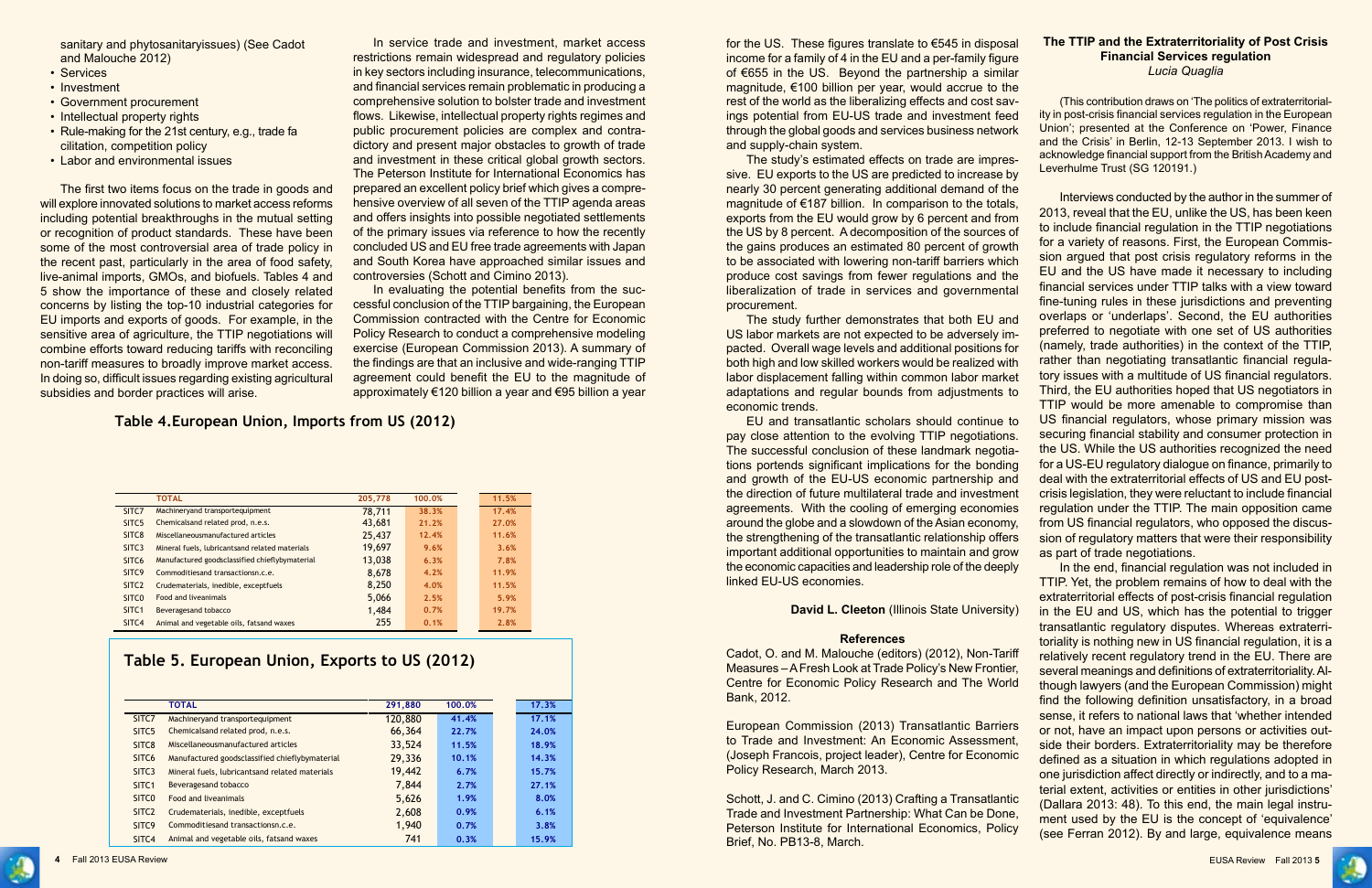

that EU regulators recognize a third-country regime as being of a sufficiently comparable standard, without being identical. When an entity is established in a jurisdiction deemed equivalent or which grants reciprocal access to EU entities, it is not required to comply with EU regulation when dealing with EU firms.

Although some equivalence clauses had already been included in a couple of EU pre-crisis directives (notably, the Financial Conglomerates directive), this trend intensified after the global financial crisis. The Regulation on Credit Rating Agencies (CRAs) (2009), the Directive on Alternative Investment Fund Managers (AIFMs) (2011), the European Markets Infrastructure Regulation (EMIR) (2012), the revision of the Markets in Financial Instruments Directive (MiFID II) and the Markets in Financial Instruments Regulation (MiFIR) all contain equivalence clauses, designed to establish the equivalence of financial services regulation in third countries with EU rules. Furthermore, the EMIR and the MiFID II/MiFIR also include 'reciprocity' provisions, promoting the concept of 'equivalent reciprocal recognition'. Finally, some provisions do not apply only to third-country firms doing business in the EU or with EU counterparts. They also apply to transactions between counterparties in third countries, if they have a 'direct, substantial and foreseeable' effect within the EU.

To be fair, the EU is neither the first nor the only jurisdiction whose legislation has significant extraterritorial effects for third countries and firms. In the past, US securities markets legislation had considerable extraterritorial reach (see the Securities Act of 1933). More recently, the Sarbanes-Oxley Act (2004) contained extraterritorial provisions concerning, amongst other things, the regulation and monitoring of auditing. The Dodd-Frank Act also has potential extraterritorial effects especially the Volcker rule concerning the structure of the banking industry, the Collins amendment, regarding the treatment of foreign banking operations in the US and over-the-counter (OTC) derivatives trading and clearing (these were issues that the European Commission was keen to include in the TTIP).

Yet, the extraterritorial impact of post-crisis financial services regulation in the EU is puzzling for several reasons. First, the EU, unlike the US, has traditionally favored a multilateral approach to global governance, including in financial services (Posner and Veron 2010). It is quite unusual for the EU to take a unilateralist stance, like the one adopted after the crisis in financial services. Second, prior to the global financial crisis, the US had toned down its extraterritorial approach in financial regulation. Third, financial globalization has increased the political and economic costs of unilateralism, making extraterritoriality less feasible (Brummer 2012). Moreover, this approach leaves the unilateralist (in this case, the EU) vulnerable to the retaliations of other jurisdictions.

What explains the EU's treatment of third countries and the extraterritoriality of most post-crisis EU financial regulation? The starting point is the age old-dilemma between stability and competitiveness in designing financial regulation, where more regulation may promote stability but has the potential to reduce the competitiveness of domestic firms because they are subject to competition from foreign firms that are less strictly regulated. The global financial crisis was an external shock to financial stability in the EU, as elsewhere, and the extraterritorial approach of EU post-crisis legislation is mostly determined by the EU's attempt to restore financial stability in its territory while maintaining the competitiveness of its financial industry. It allows additional regulation while it prevents the loss of competitiveness that results from increased regulation in the EU financial sector by imposing the new stricter rules on foreign as well as domestic firms. This conflict between stability and competition in financial regulation is further complicated in a regional (multilevel) jurisdiction, such as the EU, where different countries experience somewhat different trade-offs under this dilemma, depending on their domestic political economy, primarily the structure of their financial industry and approach to financial regulation, or model of financial competitiveness. The global financial crisis has changed the balance of regulatory power in the EU, empowering those member states most keen to project EU regulatory power externally (Pagliari 2012). The result has been a shift in policy whereby the EU has attempted to externalize its regulatory dilemma.

### **Lucia Quaglia** (University of York)

#### **References**

Brummer, C. (2012) Soft Law and the Global Financial System: Rule Making in the 21st Century, New York: Cambridge University Press.

Dallara, C. (2013) 'Containing extraterritoriality to promote financial stability', Banque de France, Financial Stability Review 17 (April): 47–59.

Ferran, E. (2012) 'Crisis-driven regulatory reform: where in the world is the EU going?' In: Ferran, E. et al. (eds) The Regulatory Aftermath of the Global Financial Crisis, Cambridge: Cambridge University Press, 1–110.

Pagliari, S. (2013) 'A wall around Europe? The European regulatory response to the global financial crisis and the turn in transatlantic relations', Journal of European Integration 35(4): 391–408.

Posner, E. and N. Véron (2010) 'The EU and financial regulation: Power without purpose', Journal of European Public Policy 17(3): 400–415.

### **The Geopolitics of the TTIP as Seen from Beijing** *Miguel Otero-Iglesias*

(The article draws on interviews with Chinese officials Gradually, over the past decade, China has worked As a consequence, Washington wants to use the TTIP negotiations to redirect the attention of European leaders back toward the US. Their interpretation of American strategic maneuvering is as follows. Washington is well aware that China has a strong interest in strengthening its strategic relations with the EU in order to counterbalance US hegemony. Hence, every time there are real rapprochement efforts between the two sides, the United States steps in to weaken the partnership. This has happened twice in the past decade.

and experts at think tanks conducted during a fieldwork trip to Beijing in June/July 2013.) hard to be on the winning end of the multilaterallyconceived World Trade Organization (WTO) framework. Based on its large domestic market, its break-neck double figure growth rates, its comparative advantage in labor-intensive manufacturing and its increased sophistication in international diplomacy, the Middle Kingdom is starting to use the WTO to its own advantage. For example, when it has considered that proposals emanating from Western powers would harm its national interests, China has been able to form alliances against the European Union (EU) and the United States (US) with other emerging markets, such as India and Brazil, (the stalemate of the Doha Round epitomizes this). In doing so, China has made increasingly good use of the WTO's dispute settlement mechanism (DSM) and appeal procedures to protect its export and importsubstitution sectors. Indeed, after some learning, China has become smarter in the game of the multilateral governance of trade. Arguably, globalization is currently working in its favor. However, the announcement by the US and the EU to start negotiations toward a Transatlantic Trade The first occurred between 2003 and 2005 when, under the leadership of German Chancellor Gerhard Schröder and French President Jacques Chirac, the EU started to deepen its strategic partnership with China. At the time, the Europeans started to collaborate with the Chinese in sensitive sectors such as the aerospace project Galileo and considered the option of lifting the arms embargo against Beijing (Casarini 2009).These moves raised major concerns among US policymakers and, in response, Washington activated its powerful state machinery to dissuade the Europeans from furthering their strategic alliance with Beijing. Under this diplomatic pressure, the EU discontinued its contracts with Chinese firms within the Galileo project and dropped the possibility of lifting the arms embargo. This was the end of the so called honeymoon period

States is concerned about the tightening of commercial, investment and political ties between the European Union and China in the wake of the Eurozone crisis.

and Investment Partnership (TTIP) might be a game changer. Precisely at the time when an official from an emerging economy, in this case the Brazilian Roberto Carvalho de Azevêdo, will be leading the WTO, the US and the EU appear to be fed up with the gridlock in the Doha Round and have started favoring the bilateral over the multilateral route to establish the new rules for international trade and investment. This approach has drawn criticism from convinced European multilateralists, such as the former head of the WTO Pascal Lamy, who thinks that it can undermine the trend towards global liberalization. Moreover, it has raised concerns in Beijing. Chinese between the European Union and China. However, the second US interference in EU-China affairs is occurring now. In the view of Chinese officials, the Eurozone crisis revived again the potential to deepen the strategic partnership between the two partners. In recent years, China helped Europe in its moment of need, and European countries have increased substantially their exports to China, helping them overcome the deep recession. Furthermore, and more importantly, China has propped up – through both rhetorical support and concrete investments – the single currency every time it was in danger. In contrast, the US government has provided no direct financial assistance to the Eurozone, and the US press and pundits have scare-mongered about a possible break-up of the single currency (Otero-Iglesias 2014). Meanwhile, Chinese investments to the Eurozone have increased substantially.

officials have the suspicion that both the currently negotiated Trans-Pacific Partnership (TPP) agreement and the TTIP project pushed forward by the Obama Administration have economic but also geopolitical objectives. With these new treaties, the US wants to upgrade regulations in trade and investments so as to make Chinese products less competitive and the Chinese market less attractive. China also suspects that America wants simultaneously to reassert its geopolitical dominance both in the Pacific and the Atlantic. Regarding the European Union, the view among certain strategic thinkers in Beijing is that the United As the former Chinese Premier Wen Jiabao stated, this support, especially to the weaker peripheral countries in the Eurozone, should set the stage for Brussels to resume its strategic dialogue with China and perhaps consider granting it market-economy status and lifting the arms embargo against it. Incidentally, in the midst of the crisis and as recognition of China's help, the

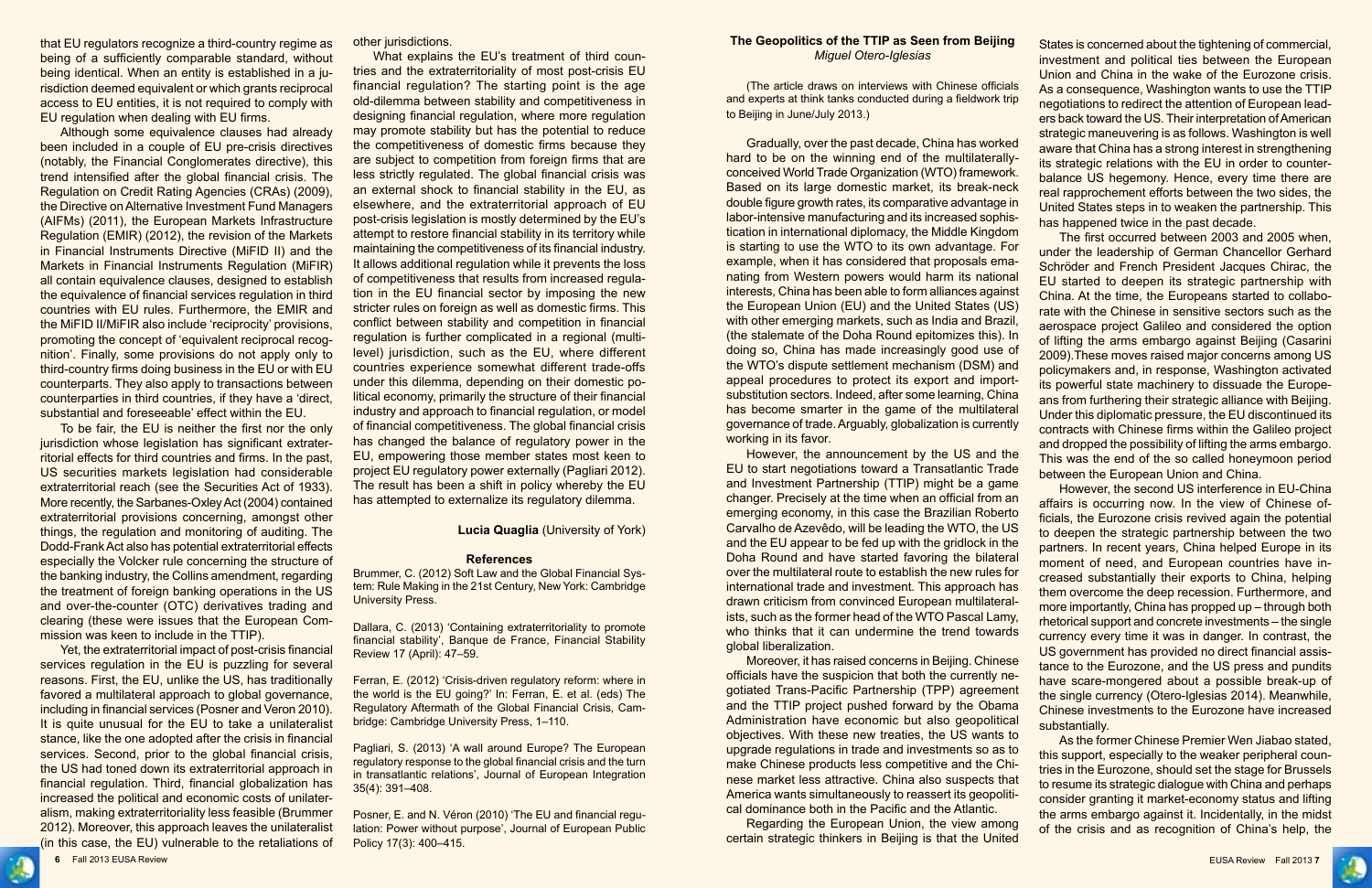### **The Painful Path to Recovery** *David L. Cleeton*

On November 5th the European Commission released the Autumn 2013 economic forecast for the European Union.<sup>1</sup> In the aggregate, growth resumed during the second quarter of 2013 and there are clear signals that a mild recovery will continue over the intermediate term. While this uptick is expected to leave the performance of the EU economy over the calendar year perfectly flat, this is a slightly better performance than the -0.5% drop recorded during 2012. Looking ahead a continuing modest improvement in economic activity is forecasted to produce annual growth rates of 1.4% in 2014 and 1.9% in 2015. The Eurozone continues to underperform relative to these modest expectations with a 2013 decline of 0.4% and out-year growth forecasts of only 1.1% in 2014 and 1.7% in 2015. Beneath the aggregates is substantial variation the United Kingdom are forecasted to see persistently higher inflation rates above the target, in the range from 2.1% to 3.4%, over the 2013-15 forecast period. Labor market performance is expected to remain dismal as continuing adjustment processes mean unemployment trends will lag GDP growth by at least half a year. But the stabilization of employment levels rather than declines will eventual produce a drop in unemployment rates. The overall forecast shows a slight decline to an EU unemployment level of 10.7% and 11.8% in the Eurozone in 2015. However, in this case as well, there will be a wide range of unemployment levels recorded within individual Member States. During 2013 Austria is expected to record an overall unemployment rate of 5.1% while Greece will post an astonishingly high rate of 27.0%.

On the whole, inflationary pressures are only mildly problematic in a few Member States. Overall inflation across the EU is expected to hold below the 2% annual upper end of the target range coming in at 1.5% in 2013 and holding nearly steady at 1.5% in 2014 and 1.4% in 2015. One Eurozone country, Estonia, and three non-Eurozone countries, Hungary, Romania, and



**EUSA Political Economy Interest Section**<br>
possibility of lifting the arms embargo was again raised<br> **EUSA Political Economy Interest Section** by the head of the European External Action Service (EEAS), Catherine Ashton, who reportedly argued in a confidential strategy paper presented to EU leaders that the embargo is a "major impediment for developing stronger EU-China co-operation on foreign policy and security matters" (Kirkup 2011).

> across individual member state performance. During 2013 within the 17-member Eurozone, real GDP growth covers a range from -8.7% in Cyprus to +4.0% in Latvia with eight Eurozone members recording declines. The 2014 forecasts show turnarounds for all but two of the countries in recession, Cyprus and Slovenia. While fiscal consolidation continues within the FU as reflected in governmental deficits, continued growth will become more dependent on other sources of domestic demand. The international economic environment has several important dynamic elements. The United States has seen modest fiscal tightening after



From Beijing's perspective, clear evidence points to the fact that the Europeans were again inclined to deepen their strategic partnership with China, but yet again, US interference stopped the rapprochement. First it was Japan, Washington's main ally in East Asia, which criticized Europe's proposal to eliminate the arms ban to China (Willis 2011). A few months later it was the UK, the main ally of the US in Europe, which declared that it would oppose the lifting of the embargo (Kirkup 2011). Now it is Washington ´s turn, which through the TTIP wants to send a clear message to policymakers in Brussels that the interest of Europe still lies across the Atlantic and not in the Far East.

For many in China, it is doubtful whether the TTIP will be signed. There are strong protectionist forces both in the US and in Europe that can derail the negotiations. But one thing is clear: with the TPP and TTIP initiatives the United States has regained its leadership role insetting the new rules for global trade and investment. Now Beijing needs to think how it responds to these moves. It needs to show that it can be an alternative power to the US. Trying to close the Investment Partnership Agreement with the EU could be a good start. It could also be a great opportunity for the Europeans to come of age and play a broker role in the geopolitical game of determining the new rules for global trade and investment.

## **Miguel Otero-Iglesias**

ESSCA School of Management, Paris

#### **References**

Casarini, N. (2009) Remaking Global Order: The Evolution of Europe-China Relations and its Implications for East Asia and the United States, Oxford, Oxford University Press.

Kirkup, J. (2011) 'Britain Prepared to Block Eurozone Move to Relax Arms Embargo on China', The Telegraph, 4 November.

Otero-Iglesias, M. (2014) 'The Euro for China: Too Big to Fail and Too Difficult to Rescue', The Pacific Review (forthcoming).

Willis, A. (2011) 'Japan: Ashton Was Wrong on China Arms Ban', euobserver.com, 19 May.



The EUSA Review (ISSN 1535-7031) [formerly the ECSA Review] is published three times yearly by the European Union Studies Association, a membership association and non-profit organization (founded in 1988 as the European Community Studies Association) devoted to the exchange of information and ideas on the European Union. We welcome the submission of scholarly manuscripts.

| Editor:              | John Occhipinti        |
|----------------------|------------------------|
| Book Reviews Editor: | <b>Susanne Schmidt</b> |
| Managing Editor:     | Joseph Figliulo        |

#### **2013-2015 EUSA Executive Committee**

Michelle Egan, Chair (American University)

Michelle Chang, Vice Chair (College of Europe)

Alasdair Young, Vice-Chair (Georgia Institute of Technology)

Nicolas Jabko (Johns Hopkins University)

John Occhipinti (Canisius College)

Susanne K. Schmidt (University of Bremen)

Mitchell Smith (University of Oklahoma)

Alberta Sbragia, ex officio member (University of Pittsburgh)

#### **Immediate Past Chair (2011-2013)**

Amy Kreppel (University of Florida)

European Union Studies 415 Bellefield Hall University of Pittsburgh Pittsburgh, PA 15260 www.eustudies.org

Source: http://ec.europa.eu/economy\_finance/eu/forecasts/2013\_autumn/gdp.png



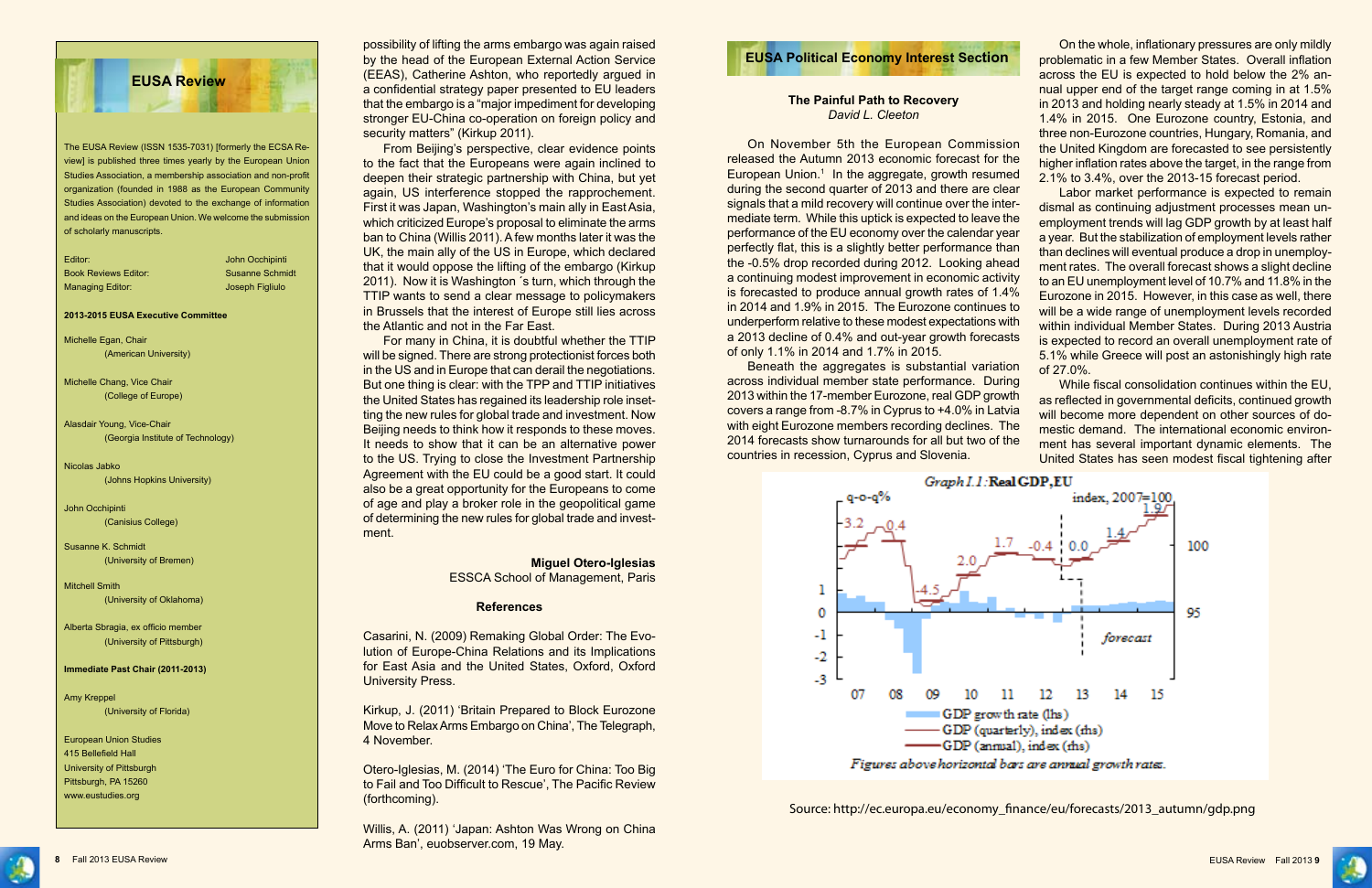

a prolonged period of expansionary deficits and continues to struggle with the determination of the optimal scenario for winding down the Federal Reserve's unconventional monetary stimulus policy while attempting to hold down financial market volatility. Japan recently has been a positive source of significant monetary and fiscal expansion. But overall, with the global weakening of emerging market economies, externally produced growth opportunities for the EU are shrinking.

All in all, the projected growth of domestic demand remains subdued as continued balance sheet restructuring occurs in the private sector. Investment and private consumption will continue a gradual expansion over the short term. Positive trends in financial markets and profit margins combined with continued reductions in excess capacity will boost investment demand. On the household consumption side growth will be more constrained as employment and wage growth remains weak.

The current status of the Franco-German engine of the Eurozone serves to illustrate the challenges and divergences limiting overall economic growth in the EU. In Germany real GDP growth in 2013 is expected to come in at only 0.5% but to rise to 1.7% in 2014. In the past six months export-growth expansion has been turned back slightly by a combination of a general slowdown in the global economy and the continued strength of the euro. This has been offset by a brighter outlook for domestic demand with continued low interest rates and positive wage and employment supporting household consumption. These trends are starting to feed through to boost investment as profit margins rise and excess capacity shrinks.

In France, real GDP growth of 0.2% in 2013 is set to only move up slightly to 0.9% in 2014. France enjoys a significantly higher rate of population growth than does Germany but this growth factor is offset by increasing unemployment and taxation. It is expected that the lagged upturn in employment in 2015 will finally produce a boost to household consumption. While stability in companies' financing has returned, improved profit margins and lowered excess capacity will not feed through to boost investment until beyond 2014.

On the fiscal side, the German general government balance which moved to breakeven in 2012-13 is expected to remain near a zero balance going forward through 2015. France on the other hand continues to struggle with its deficit which is expected to come in at -4.1% of GDP during 2013 even after a significant revision upward of the revenue package. While holding down expenditure growth, tax revenue increases have not grown rapidly enough in a slow-growth environment to improve the overall balance. Deficit forecasts continue close to the -3.75% level going forward

through 2014-15. Of course further concessions and compromises with the Commission will be needed going forward with the budget.

The overall EU GDP growth forecast for 2014 dropped to 1.1% from a projected 1.2% in the Spring 2013 forecast and is down from 1.4% at the beginning of the year. Combined with a current low inflation rate, an annualized rate of 0.7% in the Eurozone during October, and concerns about the high value of the euro, the new forecasts are sure to stir renewed debate about the proper direction of movement in ECB interest rate policy.2

> **David L. Cleeton** Illinois State University

### **Notes**

1 European Economic Forecast, Autumn 2013, European Economy, No. 7, 2013, European Commission, Directorate-General for Economic and Financial Affairs.

2 Eurozone Growth Revision Raises Fears, Financial Times, 6 November 2013, p. 4)

The EUSA Executive Committee is pleased to announce the online publication of the first EUSA Biennial Conference Special Issue of the Journal of European Public Policy (JEPP). This Special Issue includes seven (revised) papers selected by peer review from amongst those nominated by discussants and chairs as among the best presented at 2011 Biennial EUSA conference. The Special Issue can be found at http://www.tandfonline.com. The paper version is now available.

We look forward to continuing this collaboration between JEPP and EUSA in the future and expect that 6-8 papers from the 2013 EUSA Conference, May 9-11, 2013, in the Baltimore/Washington DC metro area, will again be selected for publication in a future special JEPP/EUSA issue.

*EUSA members interested in reviewing recent EU-related books, please fill out the form for potential reviewers located on our website-www. eustudies.org.*

*Publishers should send a review copy of books directly to the EUSA office, 415 Bellefield Hall, University of Pittsburgh, Pittsburgh, PA 15206, USA*





states have the resources and capacity to build a coalition around a policy issue.

**Ruano, Lorena** (ed.). *The Europeanization of National Foreign Policies Towards Latin America*. London and New York: Routledge, 2013. The literature on Europeanization has so far largely focused on EU member states' domestic policy convergence and the ability of individual members states to align EU policies with their national policy preferences. The Europeanization of National Foreign Policies Towards Latin America produces a systematic framework for studying Europeanization of foreign policy with seven in depth case studies. Each chapter analyzes the role of member states in shaping the EU's Latin America policy and discusses how member states' national policies have been affected by the EU policy in return. Each contributor characterizes the dynamic of the member state's Latin America policy – so called "upload, download, or crossload (sideways) Europeanization," as well as variation over policy areas, and the level of EU competence that comes with them, and time. The expectation is that the degree to which states will download EU policy towards Latin America depends on the EU competency in the policy area under question. That is to say, this study has replaced the "low to high" dichotomy of the variable "pressure to adapt" with the categories "social," "legal," and "mixed." In policy areas in which the EU has exclusive competency states have a legal obligation to adapt, while in policy areas in which the national government has exclusive competency, or where competency is shared, social forces such as peer pressure can lead states to adapt their domestic policy. Additionally, goodness of fit, as the compatibility of EU and national policy preferences, also affects if and how states download EU policy. Regarding the uploading of national policy preferences to the EU there are also two major variables to consider: interest and power. States are expected to be more successful in shaping EU policy in accordance with national policy preferences when the policy issue is considered a national priority, and when The cases presented in this volume represent EU member states with different levels of interest in and historical connections with Latin America. Spain is the only case discussed that has made EU – Latin American relations a clear priority in its foreign policy. The editor made the conscious decision not to include other cases of EU member states with strong historical tries to Latin America, such as Portugal or Italy. Instead, the other cases selected are representing the main movers in European foreign policy, France and the UK, Europe's largest economy, Germany, and three cases that represent Nordic states, Sweden, Eastern states, Poland, and small states, Ireland. The editor has chosen cases that show the greatest variance on the dependent variables of change in national policy (download) and the shaping of EU policy (upload). This is understandable if the goal of the volume is to explain the different factors that determine whether states act as policy uploader or downloader. At the same time it may seem a bit obvious that large and powerful states, France, the United Kingdom, and Germany are more likely to upload their foreign policy preferences in the EU policy making process. It is equally expectable that Spain, also one of the larger member states, and the only state with a clear foreign policy preference for Latin America, would also try to upload its policy preferences to the EU. If states such as Italy or Portugal were part of this volume it would have been interesting to assess the different rates of success in uploading one's national foreign policy preferences by states that are driven by interest rather than power. The present volume suggests among the policy uploaders only Spain as interest driven, while France, the United Kingdom, and Germany because of their sheer power in EU policy making are affecting the process even when Latin America ranks fairly low as a foreign policy priority. Spain is analytically the most interesting case because as it joined the EU only in 1986 and was forced to download EU external relations policy that, under the influence of France and the United Kingdom, focused on ACP states. Spain was successful

in uploading its policy preferences not because it was able to rekindle interest in Latin America among other EU member states (crossload), but rather because the lack of interest coincided with the absence of strong opposition to more EU engagement with Latin America. The cases of Sweden, Poland, and Ireland, that are neither powerful foreign policy players, nor have a particular interest in Latin America due to colonial history or cultural and identity factors, are marked as downloaders as Europeanization amplifies their voice and provides them with collective leverage.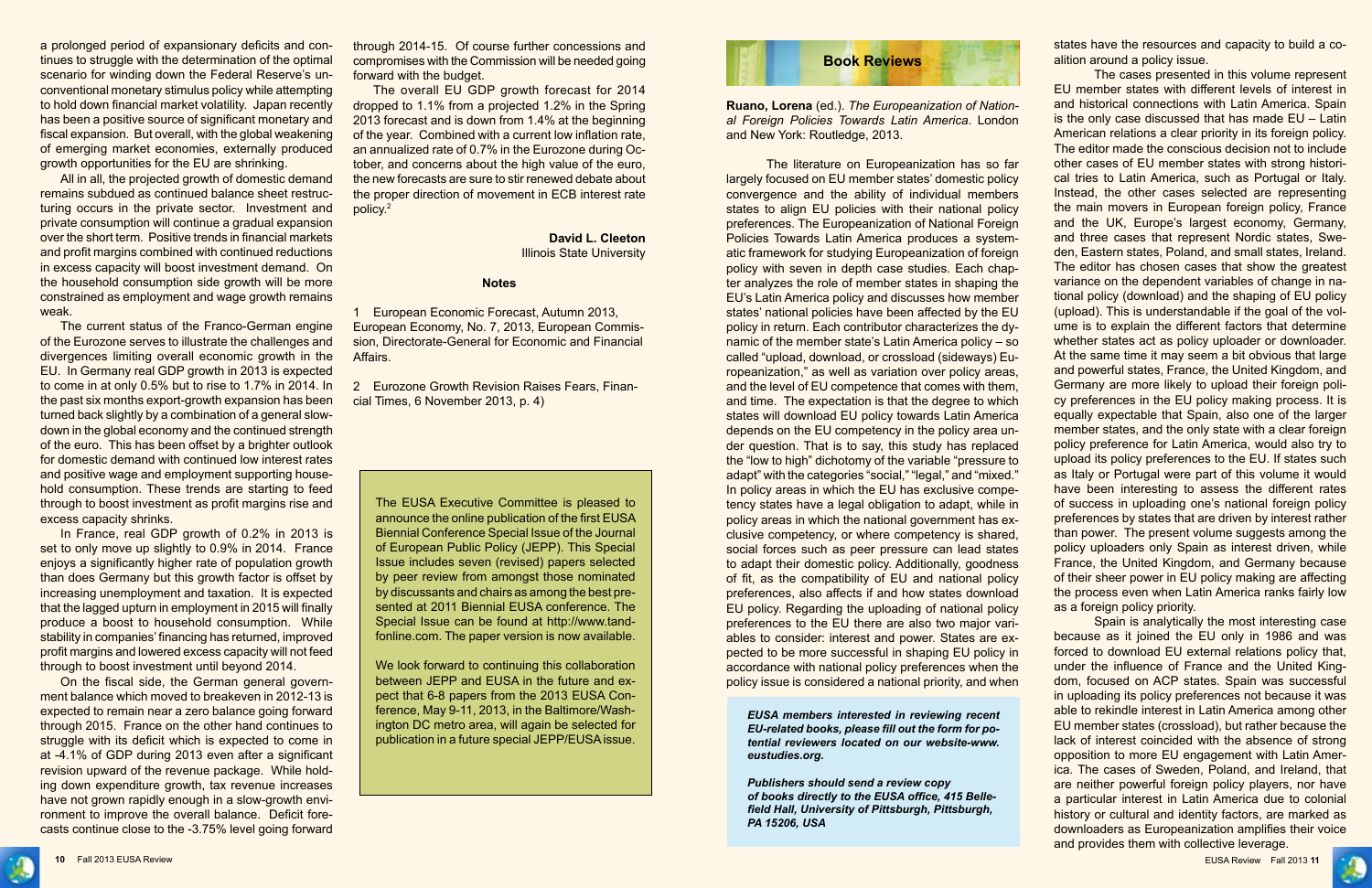

Latin America remains a region of low foreign policy priority for most EU member states. All cases presented in this volume show an interest in expanding trade relations with countries in Latin America, especially with Brazil, but because trade relations are an exclusive EU competency, most nations have already successfully downloaded the EU policy and national policies are already aligned. Crossloading in policy areas such as development cooperation, democracy, and human rights promotion, is difficult to pinpoint and hard to distinguish from efforts of uploading national policy preferences. Overall, this volume represents an important contribution to the area of Europeanization of foreign policy. The conceptual framework is well developed and can be used with different cases and or regions.

### **Martyn de Bruyn** Northeastern Illinois University

**Lavenex, S.**, and **F. Schimmelfennig** (eds.). *Democracy Promotion in the EU's Neighbourhood: From Leverage to Governance?* Abingdon: Routledge, 2013.

This edited volume offers a reproduction of Democratization 18(4). It is about the constrained attempts of the EU to promote democracy in neighbouring countries, including when conditionality instruments fail. Quite fortunately for tired readers of incoherent edited volumes, the editors have done a fine job in focusing all contributions on exactly that theme. This, and the sheer information contained in the chapters, makes the book a very welcome and enlightening addition to the literature on Europe's foreign policy.

In the introductory chapter, Lavenex and Schimmelfennig review the evolution of the EU's democracypromotion policy, define the three models of external democracy promotion (bottom-up linkage, top-down leverage, and functional cooperation between administrations – note that these do not exactly correspond to the three models of external governance in Schimmelfennig and Sedelmeier 2004) which the EU can use to achieve its goals, and argue that functional cooperation between administrations may certainly be less ambitious than top-down leverage, but is also probably more efficacious than pure stick-and-carrot policies when dealing with countries which are not candidates to EU accession. In chapter 2, Kubicek, an expert in Turkish politics, argues that Turkey is a case where top-down leverage worked well throughout the first half of the 2000s, but then failed as soon as the EU's commitment to the two-way deal with the target country appeared to be waning. He concludes that "the EU's application of leverage and linkage to foster

democracy in Turkey will remain contested and problematic." (p. 42) In chapter 3, Del Sarto and Schumacher offer a refreshingly critical assessment of the Union's superficial (and therefore either hypocritical or naïve) benchmarking policy, with case studies on Jordan and Tunisia. Unfortunately, their contribution was written before the Arab spring, which allowed them to base their analysis on the observation that "with more than seven years into the ENP, both the Maghreb and the Mashreq have proven to remain, broadly speaking, immune to wide-ranging and sustainable political reforms." (p. 50) In chapter 4, Casier uses the case of the Ukraine to investigate why the EU has been more successful in promoting formal democracy rather than substantive democracy. His explanation resembles Del Sarto and Schumacher's argument: the structure of the EU's policies allows elites in the target country to get by complying at a superficial level (i.e. without really taking ownership of the reforms). In chapter 5, Wetzel offers a particularly interesting "political" explanation for the policy failures identified in the preceding chapters: policy incoherence may be the result of successful mobilization on behalf of negatively affected domestic constituencies in the EU. In chapter 6, Freybourg presents the results of a very interesting quantitative analysis of Moroccan state officials' attitudes towards democratic governance. Using explanatory factor analysis, she is able to show that joint problem-solving does make Moroccan officials more pro-democratic. (Though, of course, she does not report any findings about EU officials becoming more authoritarian!) Finally, in chapter 7, Freybourg et alias use comparative case studies to argue that the prodemocracy impact of functional sectoral cooperation is enhanced by mostly sectoral (as opposed to politywide) attributes.

Against this background, three thoughts spring to mind of this reviewer. First, this volume is in many ways an exploration of the limits of, and alternatives to, the top-down leverage model – i.e. of conditionality policies. The implicit assumption is that conditionality fails when either (a) the stick or the carrot is not big enough, or (b) when the commitment to using it is not credible. In other words, a familiar upward-sloping supply curve obtains: target countries produce democratic reforms as a function of the price the EU is truly willing to pay. Although this "economistic" assumption is intuitive, it is not openly discussed in the book. Yet it is conceivable that (some) nations are not as incentivisable as your rank-and-file economic agent (e.g. pin-, shoe-, or lecture-makers). Some may not need external incentives to produce the goods in question (in this case, democratic reform). If that were the case, then top-down leverage might fail, not because it is

not powerful enough (as the contributors to the volume assume), but simply because it exists (see the general argument in Bénabou and Tirole 2003).

Second, some contributions seem to conceive of the three models of external democracy promotion as alternatives whose combined causal impact can be easily disentangled. Yet these models belong to outright different theoretical worlds (or, in the realm of real-world policy-making, they have outright different temporalities). Any "test" of a rationalistic hypothesis (such as the top-down leverage model) that relies on a longitudinal story of political development over a decade is as bound to commit a type-II error as any test of a constructivist hypothesis that relied on onedimensional cross-sections.

Finally, although all the qualitative chapters are written by scholars who are obviously very knowledgeable about their cases, most contributions would have gained if cast in a more methodologically selfconscious manner. For example, in the face of some backlashes in Turkish reforms even before 2005, the story about the causal role of external incentives might need to be re-examined using explicit counterfactual thought experiments (Fearon 1991). Similarly, the comparative studies of Jordan/Tunisia and of environmental/fisheries policies are both based on case studies chosen on the basis of the variation of each author's preferred independent variable, without any discussion of how they controlled for other, potentially causal variables.

Of course, none of these tentative thoughts should be enough to discourage interested readers from buying and reading this book. The analytical rigour of the editors, and the substantive knowledge of the contributors, makes it easily one of the best books written to date on an important and topical issue.

#### **Yannis Karagiannis**

Institut Barcelona d'Estudis Internacionals

### **References**

Bénabou, R., and J. Tirole (2003), 'Intrinsic and Extrinsic Motivation.' Review of Economic Studies 70(3): 489-520.

Fearon, J. (1991), 'Counterfactuals and Hypothesis Testing in Political Science.' World Politics 43(2): 169- 195.

Schimmelfennig, F. and U. Sedelmeier (2004), 'Governance by Conditionality: EU rule transfer to the candidate countries of Central and Eastern Europe.' Journal of European Public Policy 11(4): 661-679.



**McCormick, John**. *Why Europe Matters: The Case for the European Union.* New York: Palgrave MacMillan, 2013.

In Zurich in 1946 Winston Churchill spoke of making all Europeans happy and free, by re-creating "the European Family…and to provide it with a structure under which it can dwell in peace, in safety and in freedom . . . [t]hrough a type of United States of Europe." He asked "why should there not be a European group which could give a sense of enlarged patriotism and common citizenship to the distracted peoples of this turbulent and mighty continent?" Nearly seven decades later that vision has materialized; attributable, according to McCormick, primarily to the development of the European Union. His main argument is that European integration – here McCormick also includes other pan-European organizations such as the Council of Europe and the European Court of Human Rights – has improved the lives of Europeans more than they tend to recognize and appreciate.

Explaining the EU as a confederacy with separation of powers, including elected legislators, national government representatives, an independent judiciary, and stronger laws on transparency and easier access to public documents than in most member states, Mc-Cormick argues that such a structure enhances both direct and indirect democracy (26-29, 70-71, 130ff). In laying out the many ways in which citizens can hold EU officials accountable he also effectively counters the longstanding claim of a European democratic deficit. Yet European citizens remain largely ignorant of what the EU is and how it works, with myths and misperceptions about extraordinary EU powers proving ubiquitous throughout Europe. This, McCormick argues, is not only due to the massive distortions of EU policies and power prevalent in the media and amongst pundits (especially in the US and UK), but also European leaders' poor communication skills, and citizens dismal efforts at accessing more information themselves (152-155). One example is that 74% of French citizens knew little or nothing about the EU Constitution when voting it down in 2005 (80). Yet McCormick appears more forgiving of citizens than euroskeptic pundits and the press. His frequent invocation of polls and surveys showing widespread public support for more rather than less Europe in most policy areas, along with his persuasive (though frequently repetitive) explanation of the limited independent influences EU institutions possess, delivers a blow to anti-European forces and the many exaggerated claims of EU imposition of laws, while appealing to citizens: "see, you actually say you want more EU level policies."

More specifically, McCormick focuses on three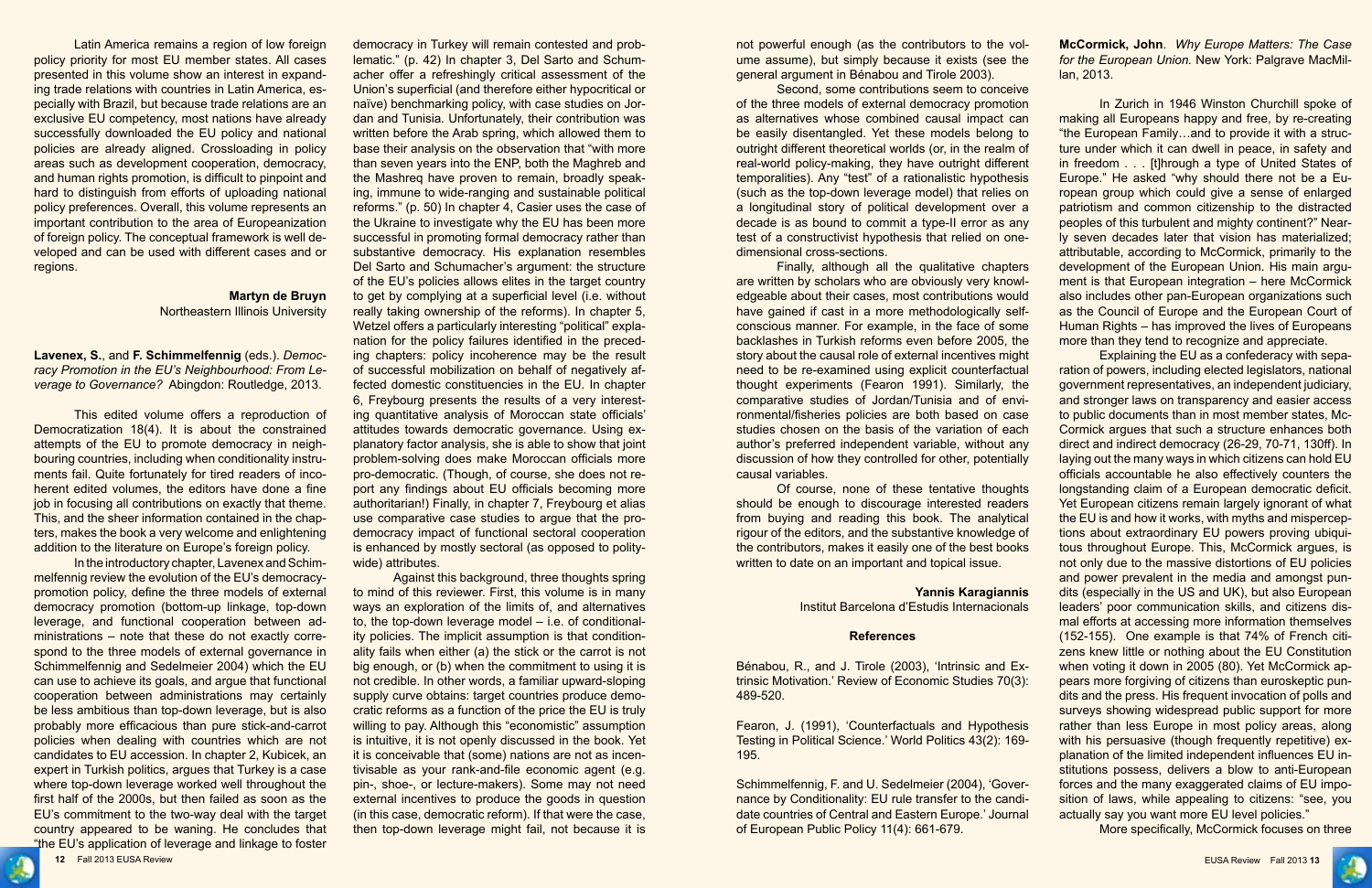

areas to convince the reader of how and why Europe matters. First, integration has made Europeans less nationalistic, insular, and militant; instead they have become more communitarian, multilateral, and supportive of an integrated European structure. These are part of what McCormick sees as an identifiable "europeaness", which complements and supplements national and regional identities (8-15; 89-101). Second, most of the problems plaguing the EU today, from wasteful spending, limited foreign policy influence, or the crisis in the Eurozone, are the result of poor or inadequate decisions by member states, not EU institutions. Unwillingness to erect common EU fiscal policies and banking rules to accompany the common currency, along with irresponsible national policies, was largely to blame for Europe's fiscal, sovereign debt, and banking problems. Assertive ECB policies and the Fiscal Compact (2012) were EU level responses that helped mitigate the crisis. Third, EU integration is argued to have has solved many problems and overcome many challenges since the EU's inception. European citizens are safer, healthier, and richer thanks to European-level cooperation and integration, which also enables member states to achieve more social progress and exert greater international influence than they could on their own. Improved climate policy, improved labor standards, no currency exchange or border controls, stronger intra-EU trade, and common peacekeeping operations are among the many enumerated benefits. Thus, the argument goes, more integration is (almost) always better than individual state action.

There are nevertheless some shortcomings. Public support for more EU level action (113) is not equitable with support for integration (sharing sovereignty). The section on the euro crises could also have been expanded beyond six pages; merely stating that it was a political project and that its current malaise will somehow be solved is insufficient for all but those who already possess a good understanding of the euro crisis. One can also quibble with some of his most provocative statements such as there being little attention paid to EU's success in international trade (180). Any browsing of the EU literature shows otherwise. Finally, some will doubtlessly view McCormick's conspicuous misgivings about much of American economic and military policy as exemplifying an overtly normative bias for European integration and the welfare state. This would be missing the point. Though the scholar's criticism of US policies at times equals his unbridled enthusiasm for Europe's accomplishments and potential, he does not shy away from highlighting numerous weaknesses in EU institutions, or criticizing EU policies (ch. 8). However, those seeking detailed policy

ideas or specific proposals for reform will be left wanting. Solutions to Europe's problems are left for others to present – his vague and brief attempts thereto notwithstanding (156-162).

Despite the aforementioned problems this is truly an excellent exposé of European accomplishments. McCormick does us all a great favor by reminding us of how much good has come from the European project, for that reason it is well worth reading – especially by Europeans.

> **Leif Johan Eliasson** East Stroudsburg University

**Zimmermann, Hubert** and **Dür, Andreas** (eds.). *Key Controversies in European Integration*. Houndsmills and New York: Palgrave MacMillan, 2012.

In light of the crises of the European Union since 2008, teaching the European Union has become even more an endeavor of not merely discussing the development and process of European integration and European-level institutions but one of articulating, illuminating, and discussing the often contentious principles, procedures, policies, and outcomes of European integration. Beyond primary textbooks, additional readings and scholarship that concisely and decisively illustrate the many contending arguments regarding European integration and the European Union have often been difficult to find in any one location or have proven difficult to digest for primarily undergraduate audiences. This edited volume by Hubert Zimmermann and Andreas Dür quite ably and successfully fills such a role for use in courses on the politics and development of the European Union.

The format of the book is similar to the Taking Sides series of supplemental texts produced by McGraw-Hill for use in many introductory and intermediate level undergraduate political science courses in that the chapters are divided between a pair of opposing or competing arguments about a particularistic issue or debate. A great asset of this text beyond the debates themselves are that they are authored by top scholars of many facets of European integration including John McCormick, Karen J. Alter, Amy Verdun, Desmond Dinan, Christopher Lord, and many others. The book is not necessarily exhaustive nor necessarily intended to provide introductory definitions of key concepts or terms related to the EU and European integration, however used in conjunction with a primary textbook or other introductory readings the volume provides an intellectually deeper and excellent spectrum of debate of arguably the most important, contentious, and current issues. Further, the textual material and extensive bibliography provide an excellent resource for more detailed research for students and scholars alike. chapter 4 as Richard Bellamy and Christopher Lord argues the democratic deficit of the union. Lord's brief and concise analysis of the quality of European Union democracy is ripe with concise reason and possible routes of reform.

has been a "success". While one could accuse both of over-selectivity of evidence in defending their positions, combined they demonstrate the very mixed results of the integration experience and process with all its highs and lows. Even more insightful is the chapter 2 exchange between Desmond Dinan and Mats Persson over the efficiency of the EU in which both authors skillfully argue is an inherently complex and rather unique system of governance with both benefits and flaws. Chapter 3 debates the propriety of centralization of authority in Brussels versus national governments and fits quite nicely into the overarching and longstanding debates between intergovernmentalists and supranationalists especially in light of the Lisbon Treaty and subsequent developments. Perhaps one of the most thought-provoking debates appears in



One innovative and important role for this volume is the nesting of the European Union and integration within a framework as a political process. As Dür and Zimmermann adeptly argue in the introduction, they begin with an "assumption that the European Union is an open-ended and strongly contested project" with both remarkable successes and deep flaws and that "it always has been" (2,3). Hence, the text begins with an a priori conception of philosophical and political debate, compromise, and contention that is sometimes absent from others texts on the EU and integration which focus far too much on the historical and institutional development of the union distinct from the political contestation that surrounded such developments. One of the added strengths of the introduction and conclusion is a brief but useful encapsulation of the development of the scholarly debate of European integration beginning with Haas' neofunctionalism and Hoffman's intergovernmentalism leading to liberal intergovernmentalism and multi-level governance approaches and beyond. In conjunction with primary textbooks and other course materials this works well to rather basically and cogently lay out the development of integration literature and scholarship in just a few pages. The first few chapters are dedicated to meta-level European integration debates including assessment of the successes and failures of the EU as a whole, patterns of EU efficiency, and propriety of centralization versus decentralization of the union's regulatory, market, and political governance. In chapter 1, John McCormick and John Gillingham argue at the highest level of abstraction as to whether the EU The remaining ten chapters tend to deal with more specific policy or problematic issues including the role of the European Court of Justice (ECJ), the creation of a European identity, the future of the Euro, regulation of finance, Cohesion Policy, Common Agricultural Policy (CAP), foreign policymaking, the global role of the union, enlargement, and the Common Security and Defense Policy (CSDP). In some cases the authors focus on one specific or well-trodden issue or problem as emblematic of a broader phenomenon or take a fairly narrow polemic or scholarly-oriented tact in making their argument. Some of the chapters or portions of chapters on Cohesion Policy, CAP, and the role of interest groups in making foreign economic policy fall into this category. Others such as chapter 5 by Karen J. Alter and Jeremy Rabkin on the role of the ECJ create complimentary bookends on the credits and deficits of the EU, its institutions, and the process of integration. Important chapters in the wake of the seemingly never-ending currency, financial, banking, employment, and growth crises include the chapter 7 debate over the future of the Euro by Amy Verdun and Tal Sadeh and the chapter 8 discussion of the EU's ability to regulate financial markets between Jörn Carsten Gottwald and Daniel Mügge. Both provide a quite useful and additional set of arguments over the role of the EU and its responses to the post-2008 crises. The last four chapters focus on EU external policy through foreign economic and trade policy, the EU's normative power in global affairs, enlargement, and CSDP. Again while some of the chapters cover fairly common turf they do so in an engaging and adversarial manner which lends to greater conceptualization and thinking about these debates.

> In the conclusion, co-editor Andreas Dür ultimately does leave the volume on an optimistic note regarding the future of the union and integration stating that the union has "weathered too many storms to be written off easily" (234). But importantly Dür also explicitly addresses the scholarly changes that have occurred in the study of European integration having moved beyond an "either/or" schism between supranationalism and intergovernmentalism which this volume also ably encompasses (233).

> One of the strengths of this volume is that the authors often stake out fairly identifiable and strong claims about the propriety and efficacy of the EU, its policies, and the integration process in a way that can effectively spark debate and makes identification of